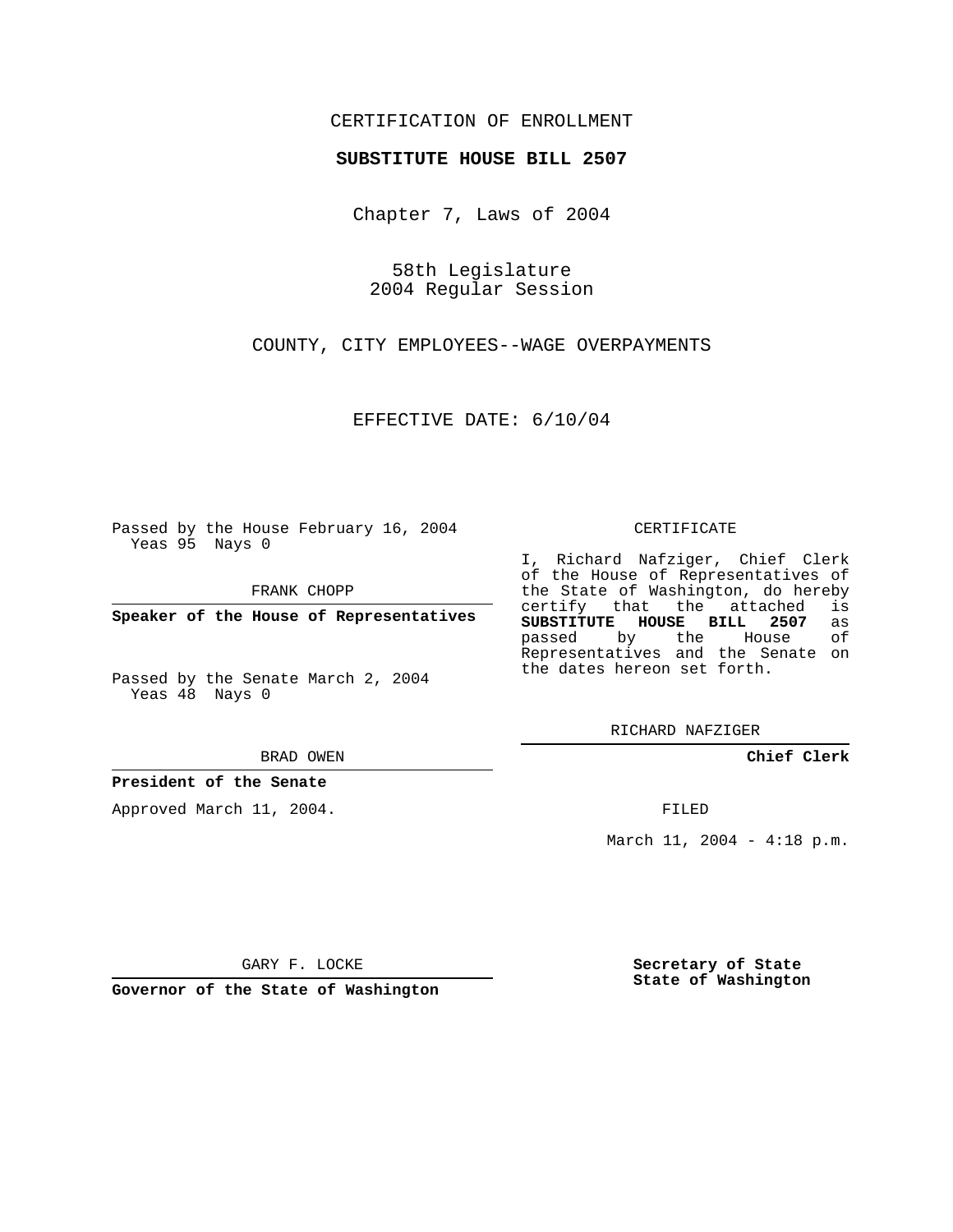# **SUBSTITUTE HOUSE BILL 2507** \_\_\_\_\_\_\_\_\_\_\_\_\_\_\_\_\_\_\_\_\_\_\_\_\_\_\_\_\_\_\_\_\_\_\_\_\_\_\_\_\_\_\_\_\_

\_\_\_\_\_\_\_\_\_\_\_\_\_\_\_\_\_\_\_\_\_\_\_\_\_\_\_\_\_\_\_\_\_\_\_\_\_\_\_\_\_\_\_\_\_

Passed Legislature - 2004 Regular Session

### **State of Washington 58th Legislature 2004 Regular Session**

**By** House Committee on Commerce & Labor (originally sponsored by Representatives Conway, Bush, Morrell, Campbell, Chase and Moeller)

READ FIRST TIME 02/06/04.

 AN ACT Relating to the recoupment of county and city employee salary and wage overpayments; and amending RCW 49.48.200 and 49.48.210.

BE IT ENACTED BY THE LEGISLATURE OF THE STATE OF WASHINGTON:

 **Sec. 1.** RCW 49.48.200 and 2003 c 77 s 1 are each amended to read as follows:

 (1) Debts due the state or a county or city for the overpayment of 7 wages to ((state)) their respective employees may be recovered by the employer by deductions from subsequent wage payments as provided in RCW 49.48.210, or by civil action. If the overpayment is recovered by deduction from the employee's subsequent wages, each deduction shall not exceed: (a) Five percent of the employee's disposable earnings in a pay period other than the final pay period; or (b) the amount still outstanding from the employee's disposable earnings in the final pay period. The deductions from wages shall continue until the overpayment is fully recouped.

16 (2) Nothing in ((chapter 77, Laws of 2003)) this section or RCW 49.48.210 or 49.48.220 prevents: (a) An employee from making payments in excess of the amount specified in subsection (1)(a) of this section to an employer; or (b) an employer and employee from agreeing to a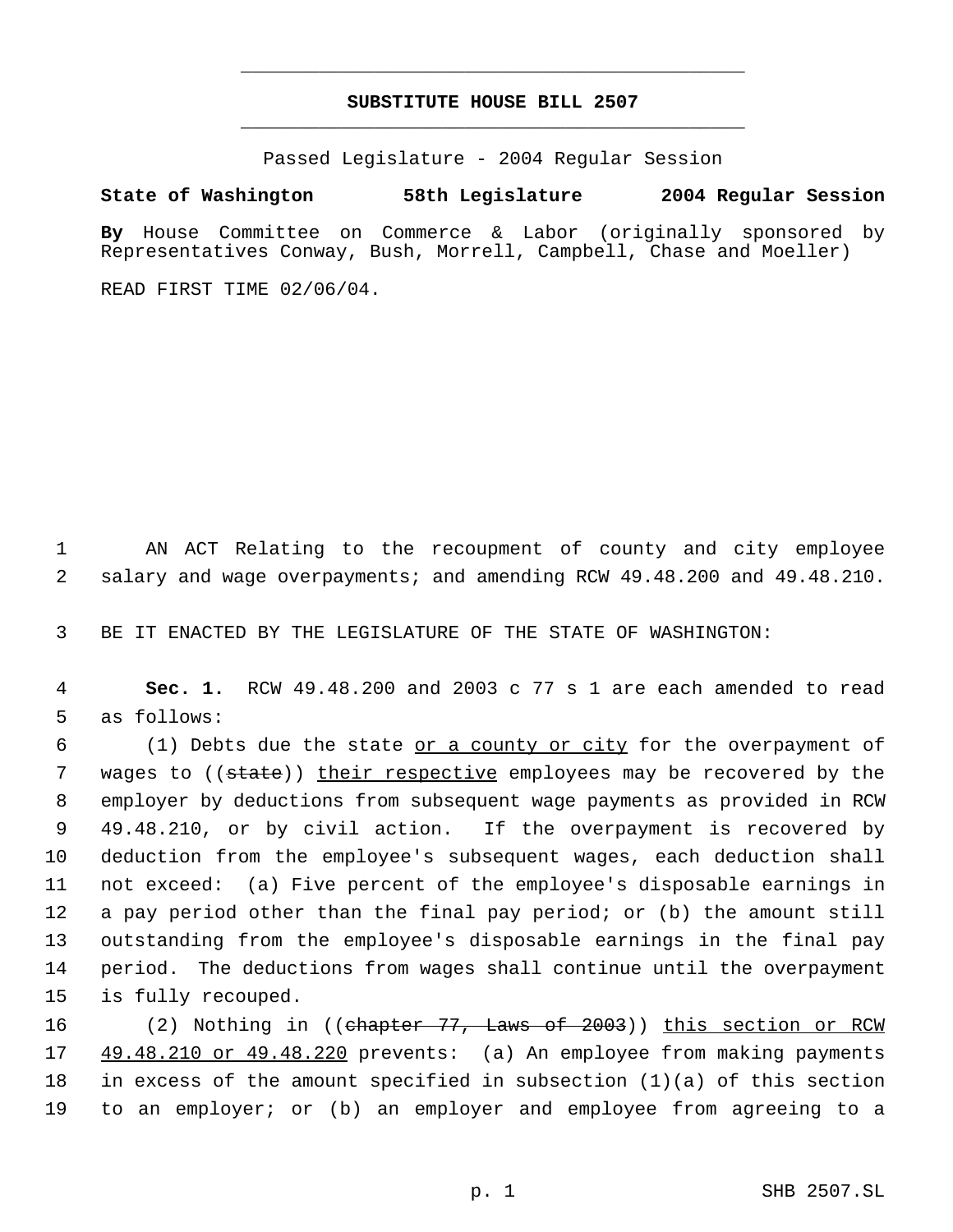different overpayment amount than that specified in the notice in RCW 49.48.210(1) or to a method other than a deduction from wages for repayment of the overpayment amount.

 **Sec. 2.** RCW 49.48.210 and 2003 c 77 s 2 are each amended to read as follows:

 (1) Except as provided in subsection (10) of this section, when an employer determines that an employee was overpaid wages, the employer shall provide written notice to the employee. The notice shall include the amount of the overpayment, the basis for the claim, a demand for payment within twenty calendar days of the date on which the employee received the notice, and the rights of the employee under this section.

 (2) The notice may be served upon the employee in the manner prescribed for the service of a summons in a civil action, or be mailed by certified mail, return receipt requested, to the employee at his or her last known address.

 (3) Within twenty calendar days after receiving the notice from the employer that an overpayment has occurred, the employee may request, in writing, that the employer review its finding that an overpayment has occurred. The employee may choose to have the review conducted through written submission of information challenging the overpayment or through a face-to-face meeting with the employer. If the request is not made within the twenty-day period as provided in this subsection, the employee may not further challenge the overpayment and has no right to further agency review, an adjudicative proceeding, or judicial review.

 (4) Upon receipt of an employee's written request for review of the overpayment, the employer shall review the employee's challenge to the overpayment. Upon completion of the review, the employer shall notify the employee in writing of the employer's decision regarding the employee's challenge. The notification must be sent by certified mail, return receipt requested, to the employee at his or her last known address.

 (5) If the employee is dissatisfied with the employer's decision regarding the employee's challenge to the overpayment, the employee may request an adjudicative proceeding governed by the administrative 36 procedure act, chapter 34.05 RCW or, in the case of a county or city employee, an adjudicative proceeding provided pursuant to ordinance or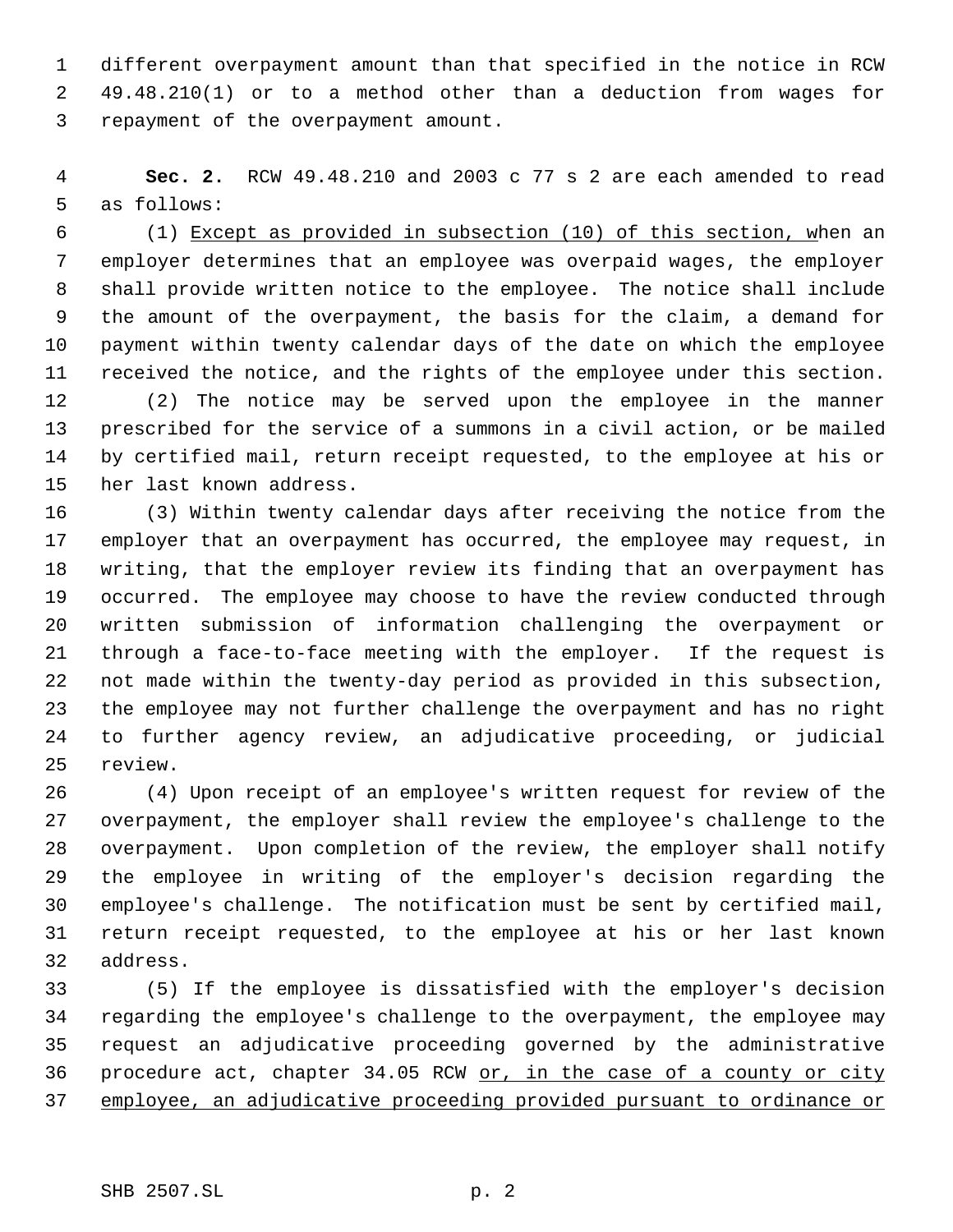1 resolution of the county or city. The employee's application for an adjudicative proceeding must be in writing, state the basis for contesting the overpayment notice, and include a copy of the employer's notice of overpayment. The application must be served on and received by the employer within twenty-eight calendar days of the employee's receipt of the employer's decision following review of the employee's challenge. Notwithstanding RCW 34.05.413(3), agencies may not vary the requirements of this subsection (5) by rule or otherwise. The employee must serve the employer by certified mail, return receipt requested.

 (6) If the employee does not request an adjudicative proceeding within the twenty-eight-day period, the amount of the overpayment provided in the notice shall be deemed final and the employer may proceed to recoup the overpayment as provided in this section and RCW 49.48.200.

 (7) Where an adjudicative proceeding has been requested, the presiding or reviewing officer shall determine the amount, if any, of the overpayment received by the employee.

 (8) If the employee fails to attend or participate in the adjudicative proceeding, upon a showing of valid service, the presiding or reviewing officer may enter an administrative order declaring the amount claimed in the notice sent to the employee after the employer's review of the employee's challenge to the overpayment to be assessed 23 against the employee and subject to collection action by the ((state)) employer as provided in RCW 49.48.200.

 (9) Failure to make an application for a review by the employer as provided in subsections (3) and (4) of this section or an adjudicative proceeding within twenty-eight calendar days of the date of receiving notice of the employer's decision after review of the overpayment shall result in the establishment of a final debt against the employee in the amount asserted by the employer, which debt shall be collected as provided in RCW 49.48.200.

 (10) When an employer determines that an employee covered by a collective bargaining agreement was overpaid wages, the employer shall provide written notice to the employee. The notice shall include the amount of the overpayment, the basis for the claim, and the rights of the employee under the collective bargaining agreement. Any dispute 37 relating to the occurrence or amount of the overpayment shall be